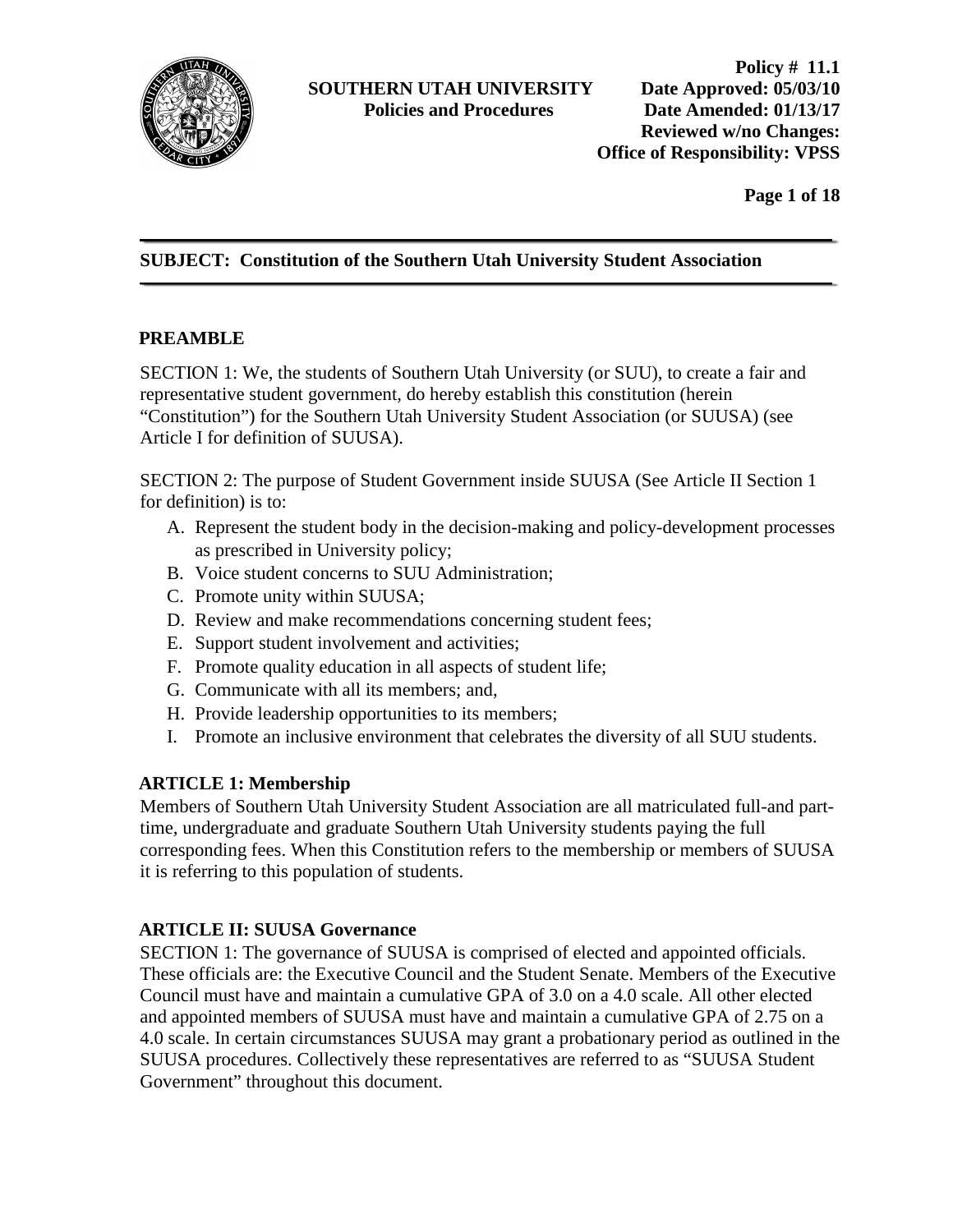

**Page 2 of 18**

#### **SUBJECT: Constitution of the Southern Utah University Student Association**

SECTION 2: In order to be eligible to apply for an appointed position, run for an elected office, and/or hold and maintain any elected or appointed position or office within SUUSA Student Government, an individual shall:

- A. Be matriculated as a student at SUU;
- B. Subject to the provisions in the SUUSA Governance Bylaws, be enrolled in and complete at all times a minimum of twelve [12] semester hours as an Undergraduate student or nine [9] semester hours as graduate student;
- C. Possess a minimum cumulative GPA of 2.75 (3.0 for Executive Council) on a 4.0 scale to apply for and/or run for an elected or appointed position. During the academic year he/she is in office, elected and appointed officials shall maintain a 2.75 (3.0 for Executive Council) minimum semester GPA.
- D. Must be in good standing with University Conduct.

SECTION 3: Elections for the officers of SUUSA Student Government will be held pursuant to the time frame outlined in the SUUSA Election Bylaws.

SECTION 4: The elections shall be governed by this Constitution and the SUUSA Election Bylaws that are created, reviewed, and revised by the SUUSA Student Senate.

SECTION 5: An elected officer shall not assume office or duties until he/she has taken the Oath of Office.

SECTION 6: Appointed offices in SUUSA Student Government shall be filled after the completion of the General Election or as the need arises following resignation, graduation or impeachment and removal, or under similar circumstances. An appointed officer will not have the authority to act in his/her official capacity until the SUUSA Student Senate has approved his/her appointment and he/she has taken the Oath of Office.

SECTION 7: The Oath of Office for all SUUSA Student Government officers shall be administered by the Chief of Staff, or Members who are currently seated on the Administrative Committee. The Oath of Office is administered at an inaugural event that shall take place no later than April 30<sup>th</sup>. The Oath of Office will first be administered to all elected SUUSA officers. The newly sworn-in SUUSA Student Senate will then conduct a special senate meeting to ratify all newly appointed officers at this inaugural event. The SUUSA Executive Council will present the names for each appointed position within their respective governing body to the SUUSA Student Senate. After the ratification, the Oath of Office will then be administered to the newly ratified officers at this same inaugural event. In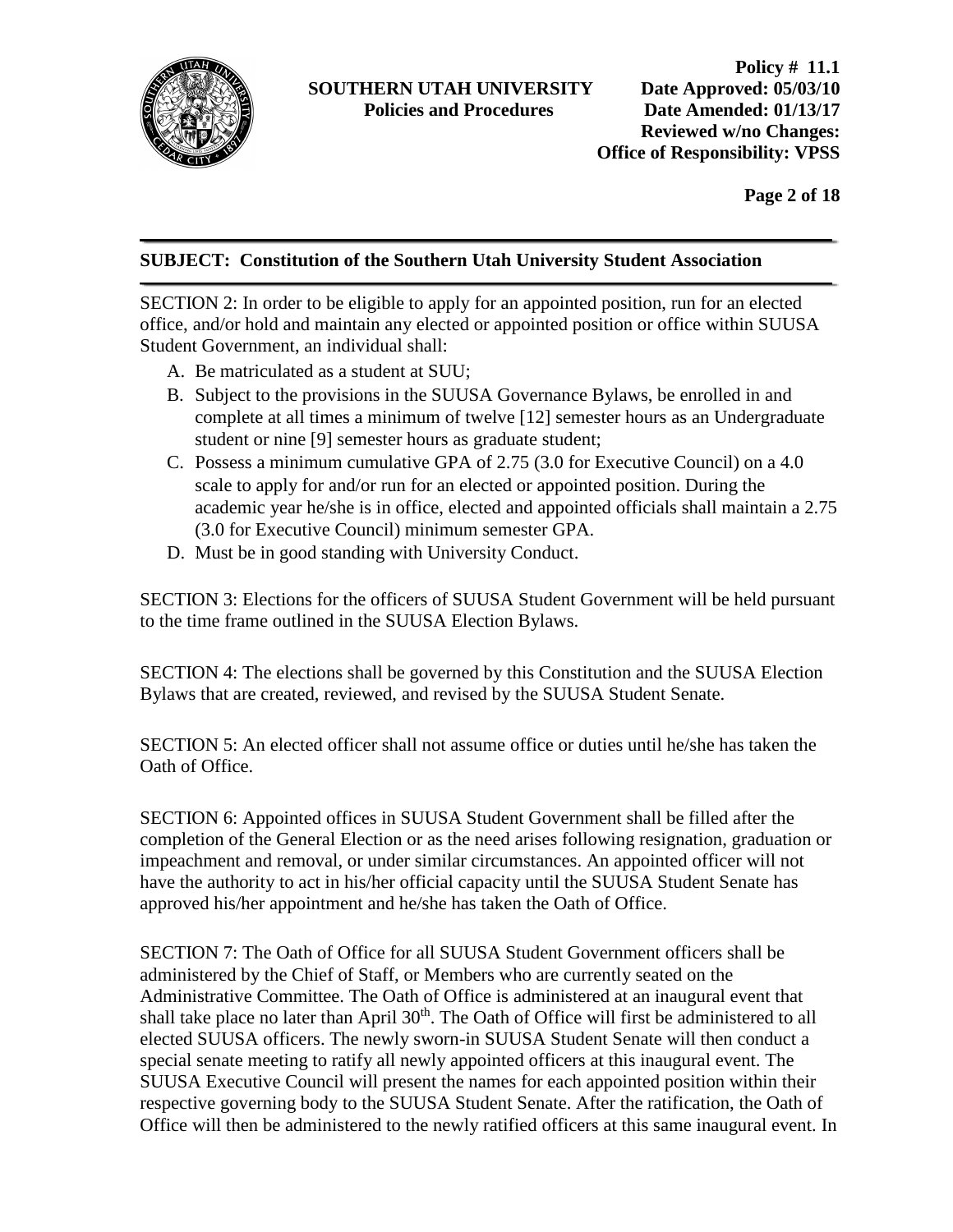

**Policy # 11.1 Policies and Procedures Date Amended: 01/13/17 Reviewed w/no Changes: Office of Responsibility: VPSS** 

**Page 3 of 18**

#### **SUBJECT: Constitution of the Southern Utah University Student Association**

the event an elected or appointed officer cannot attend the inaugural event, or in the case of an appointment made necessary by resignation, impeachment and removal, graduation, or under similar circumstances, the Oath of Office should be administered within two weeks of the appointee's approval by the Student Senate and in the presence of two [2] or more witnesses. The Oath of Office may not be taken by proxy.

A. The Oath of Office is administered by having the newly elected or appointed officer raise his/her right hand and repeat these words:

"I, (stated name), do solemnly affirm that I will faithfully execute the office of (stated office) and will, to the best of my ability, uphold and defend the constitution of the Southern Utah University Student Association and the laws of the State of Utah." SECTION 9: At no time shall any appointed or elected officer concurrently hold more than one [1] office in the SUUSA Student Government.

# **ARTICLE III: SUUSA Attendance Policy**

All members of SUUSA must be in attendance of all required meetings. If a member will not be present for a meeting they must notify the Chair 24 hours in advance. If a member of the Student Senate is absent more than three times their continued membership shall be brought to the Student Senate for consideration as determined by the SUUSA Executive Council and outlined in the SUUSA Policies and Procedures. The Executive Council in coordination with the Student Senate will determine which meetings are required at the beginning of each academic semester.

#### **ARTICLE IV: The Executive Council**

SECTION 1: The Executive Council of SUUSA Student Government is comprised of the following elected officers: The SUUSA President, Vice President of Academics, Vice President of Clubs & Organizations, and the Vice President of Finance.

SECTION 2: The President of the Student Programming Board shall serve as an Ex Officio member of the Executive Council.

SECTION 3: The SUUSA President shall appoint a Chief of Staff to serve on the Executive Council as an Ex Officio member. The Chief of Staff will serve as the parliamentarian for the Student Senate meetings. If the Chief of Staff is absent then a member of the Administrative Committee will act as parliamentarian, if there are no members present then the President will act as parliamentarian.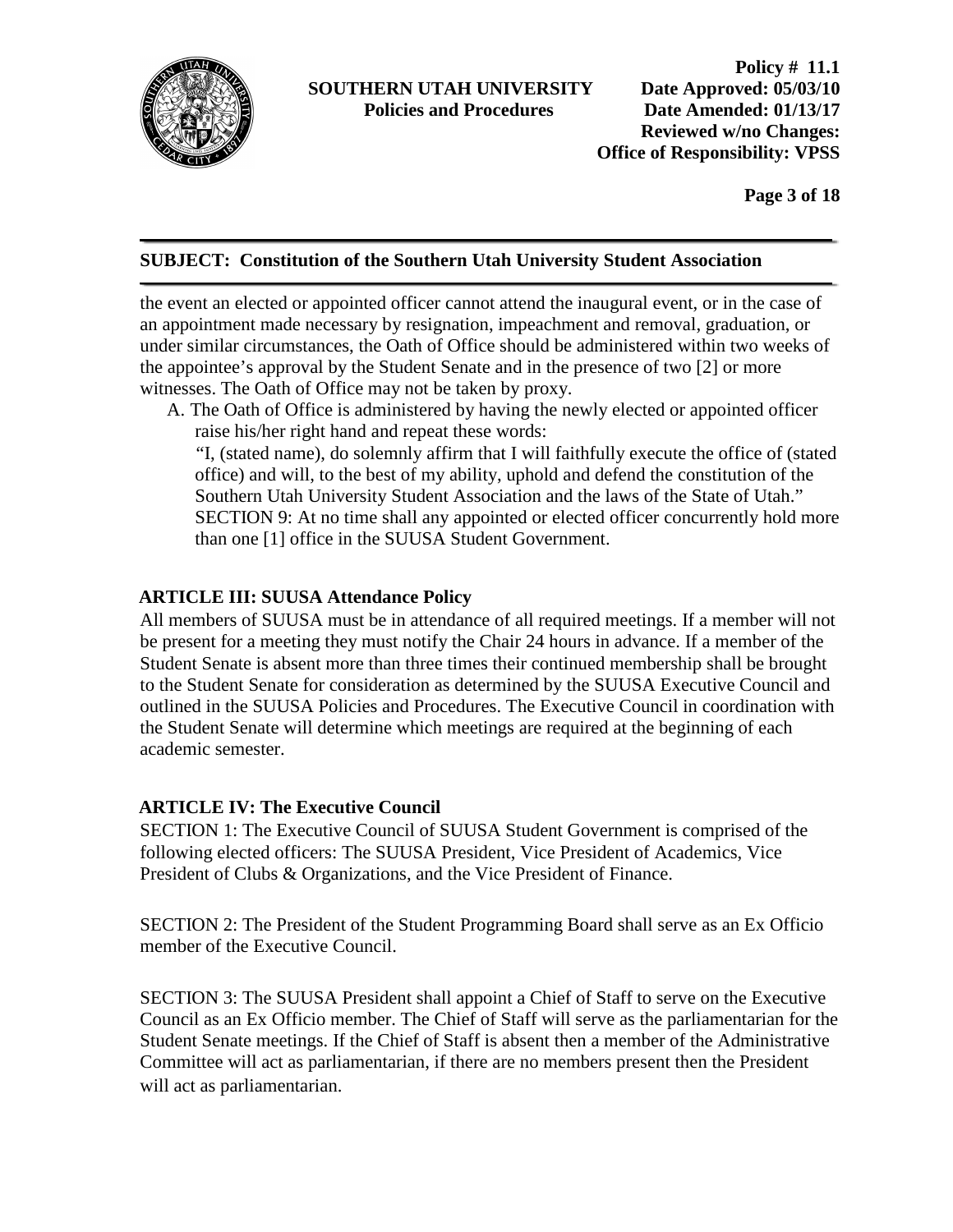

**Page 4 of 18**

# **SUBJECT: Constitution of the Southern Utah University Student Association**

SECTION 4: Officers of the Executive Council are popularly elected by SUUSA during an annual election.

SECTION 5: The SUUSA President will preside over each SUUSA Vice President. Each SUUSA Vice President will be Chair over one [1] of three [3] Student Committees formed from members of the Student Senate.

- A. The Vice President of Academics will be Chair over the Student Life Enhancement Committee.
- B. The Vice President of Student Involvement will be Chair over the Clubs & Organizations Committee.
- C. The Vice President of Finance will be Chair over the Budget and Finance Committee. SECTION 6: All executive powers and responsibilities are vested in the SUUSA President. The SUUSA President shall:
- A. Act as the official representative of SUUSA on and off campus;
- B. Preside over the Student Senate;
- C. Approve or veto all SUUSA budget and allocation decisions made by the Vice President of Finance and the Budget and Finance Committee.
- D. Review all bills and resolutions from the SUUSA Student Senate. The SUUSA President may exercise veto power pursuant to Article X.
- E. Serve as a member of the Southern Utah University Board of Trustees;
- F. Manage all staff members employed by SUUSA Student Government;
- G. Assume additional duties and responsibilities as determined necessary by the Executive Council, Student Senate, Southern Utah University policy, or the SUU President's Council;
- H. Ensure that the governing bodies and officers of SUUSA comply with all record keeping provisions and applicable state law [see Article XII]; and I. Serve on the General Student Fee Committee.

SECTION 7: The Vice President of Academics shall:

- A. Serve as the Chair over the Student Life Enhancement Committee:
	- 1. Train Student Life Enhancement Committee members;
	- 2. Enforce the bylaws, rules of order, and policies established to govern the operations of Student Life Enhancement Committee; and
	- 3. Appoint new Committee members in the event of a vacancy.
- B. Serve as a voting member of the Student Senate;
- C. Serve as a non-voting member of the Southern Utah University Deans Council.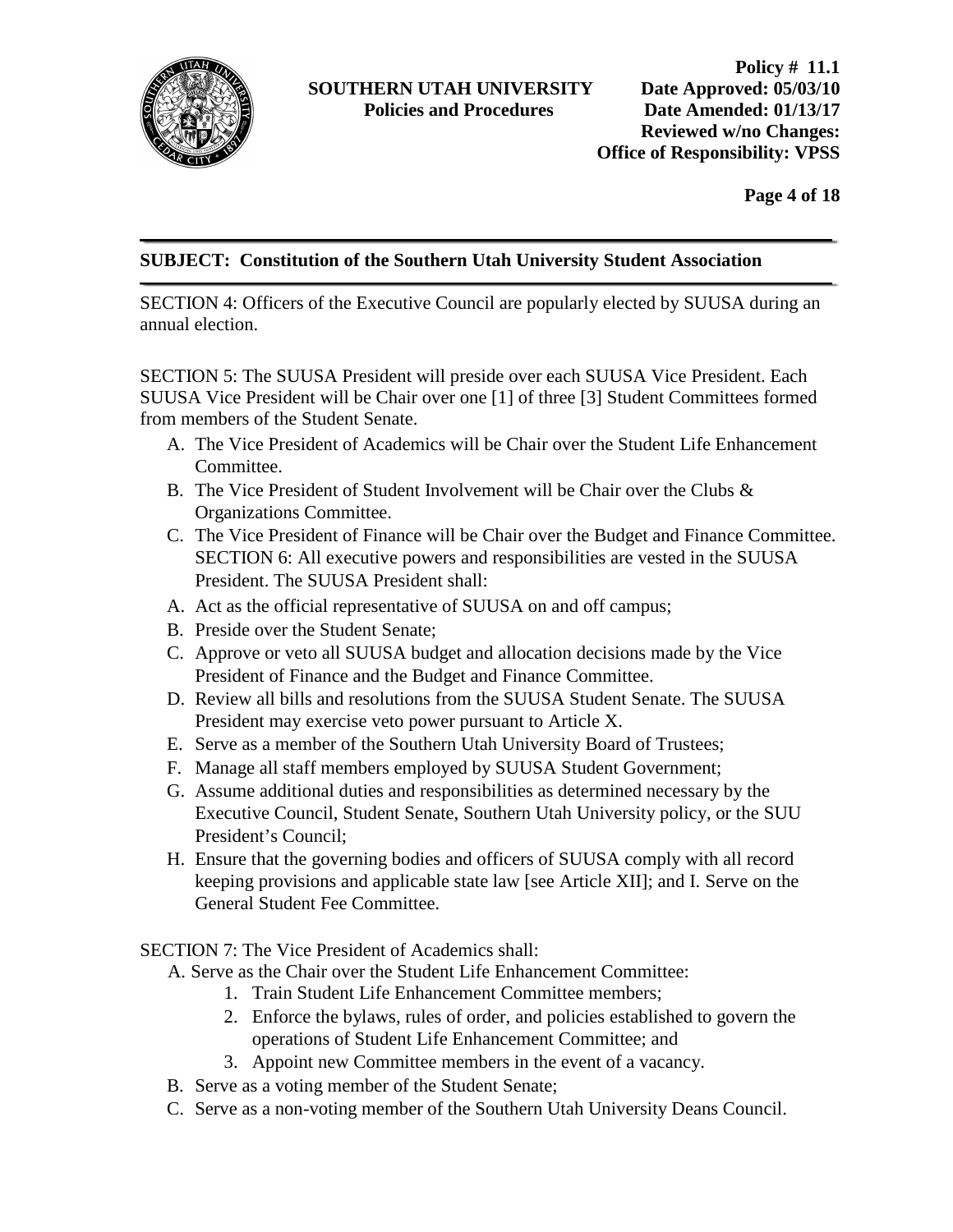

**Page 5 of 18**

# **SUBJECT: Constitution of the Southern Utah University Student Association**

- D. Serve as the chairperson and spokesperson for the Constitutional Amendment Committee [CAC] (see Article XII);
- E. Manage the Student Life Enhancement Committee budget;
- F. Assume additional duties and responsibilities as assigned by the SUUSA President, Executive Council, and Student Senate.

SECTION 8: The Vice President of Clubs & Organizations shall:

- A. Serve as the Chair over the Clubs & Organizations Committee:
	- 1. Train Clubs & Organizations Committee members;
	- 2. Enforce the bylaws, rules of order, and policies established to govern the operations of the Clubs & Organizations Committee and recognized student clubs and organizations; and
	- 3. Appoint new Committee members in the event of a vacancy.
- B. Serve as a voting member of the Student Senate;
- C. Coordinate training for registered SUUSA student clubs and organizations;
- D. Maintain the official club calendar in concert with the Clubs  $\&$  Organizations Committee;
- E. Manage the Clubs & Organizations Committee budget;
- F. Assume additional duties and responsibilities as assigned by the SUUSA President, Executive Council, and Student Senate.

SECTION 9: The Vice President of Finance shall:

- A. Serve as the Chair over the Budget & Finance Committee
	- 1. Train Budget & Finance Committee Members
	- 2. Enforce the bylaws, rules of order, and policies established to govern the funding and accounts of the Clubs & Organizations; and
	- 3. Appoint new Committee members in the event of a vacancy.
- B. Serve as a voting member of the Student Senate;
- C. Oversee the SUUSA budget and provide monthly reports to the Student Senate;
- D. Recommend how student fees should be used for the academic year.
- E. Serve as a member of the General Student Fee's Committee;
- F. Appoint controllers to assist in managing all SUUSA funds; and
- G. Assume additional duties and responsibilities as assigned by the SUUSA President, Executive Council, and Student Senate.

SECTION 9: In the event of a vacancy or vacancies within the offices of the Executive Council, the following shall occur: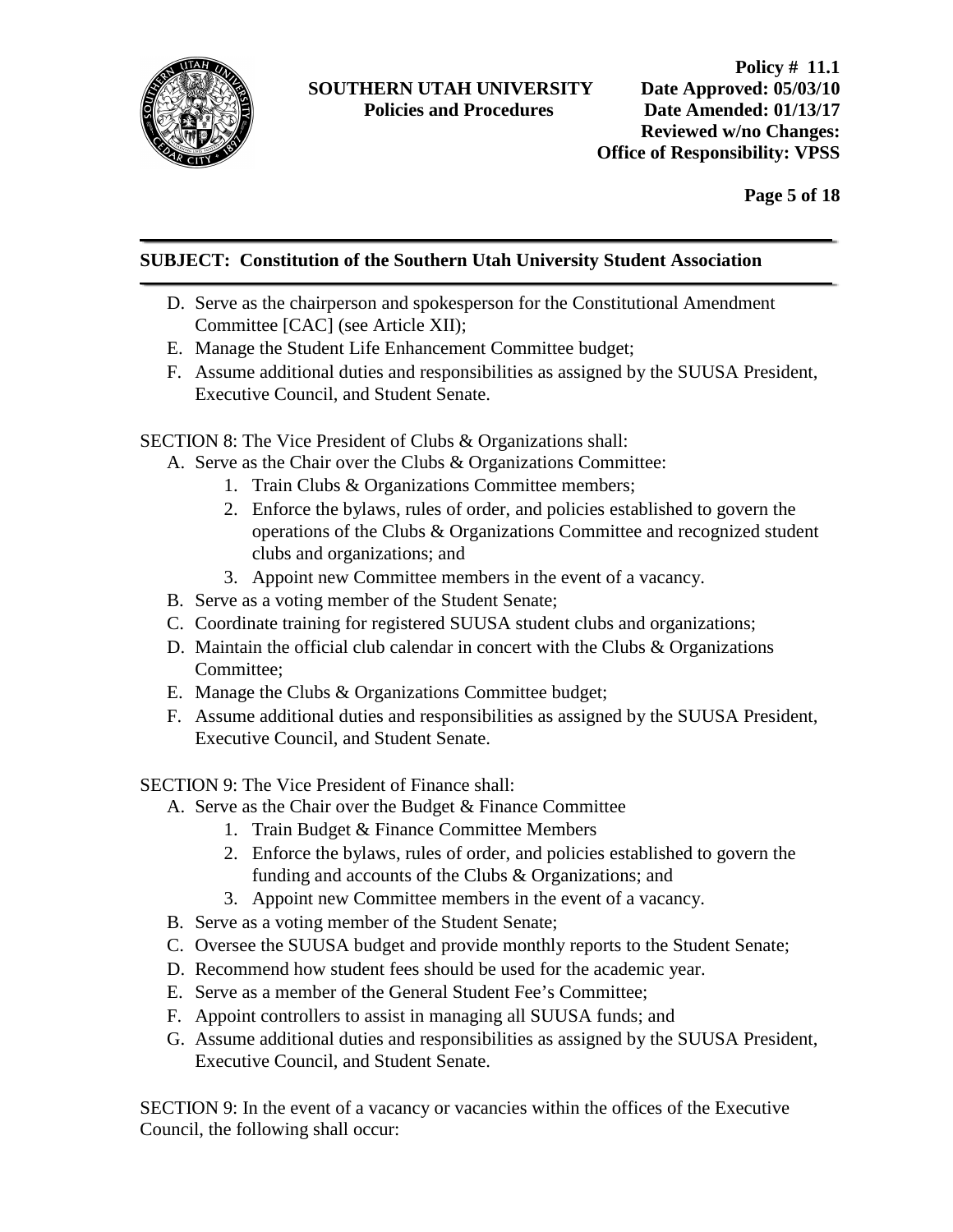

**Policy # 11.1 Policies and Procedures Date Amended: 01/13/17 Reviewed w/no Changes: Office of Responsibility: VPSS** 

**Page 6 of 18**

# **SUBJECT: Constitution of the Southern Utah University Student Association**

- A. If the office of SUUSA President, Vice President of Academics, Vice President of Clubs & Organizations, or Vice President of Finance is vacated for any reason after the individual is elected in spring semester, but before the start of the academic school year in fall semester, then the first runner-up from the recent election for the position that was vacated shall assume the office.
- B. If the office of SUUSA President, Vice President of Academics, Vice President of Clubs & Organizations, or Vice President of Finance is vacated outside the time period prescribed above, or in the event there is not a runner-up from the previous election or the runner-up declines to assume the position, the following shall occur:
	- 1. If the office of SUUSA President is vacated, the Vice President of Academics shall assume the office of SUUSA President and the remaining Executive Council shall recommend a new Vice President of Academics according to the requirements of the position. This recommendation will then be ratified by the Student Senate
	- 2. All other vacated Executive Council positions shall be filled by recommendation of the remaining Executive Council based on the requirements of the position. This recommendation will then be ratified by the Student Senate.
	- 3. In the event that all of the Executive Council positions are vacated the Student Senate shall meet with the SUUSA Advisor(s) to decide what the best form of action shall be.

SECTION 10: The SUUSA Executive Council, along with the ratification of the Student Senate, shall have the power to make all regulations and institute all procedures which shall be necessary and proper for executing the above mentioned powers, responsibilities and privileges, and all other powers vested by this constitution in the SUUSA Executive Council or officer thereof.

#### **ARTICLE V: The Student Senate**

SECTION 1: The Student Senate is comprised of all Executive Council members, with the SUUSA President acting as Chair, along with six [6] elected Academic Senators, two [2] elected Upper and Lower Class Senators and, eight [8] appointed individuals from Interest Groups on campus. Further explanation can be found in the SUUSA Procedures.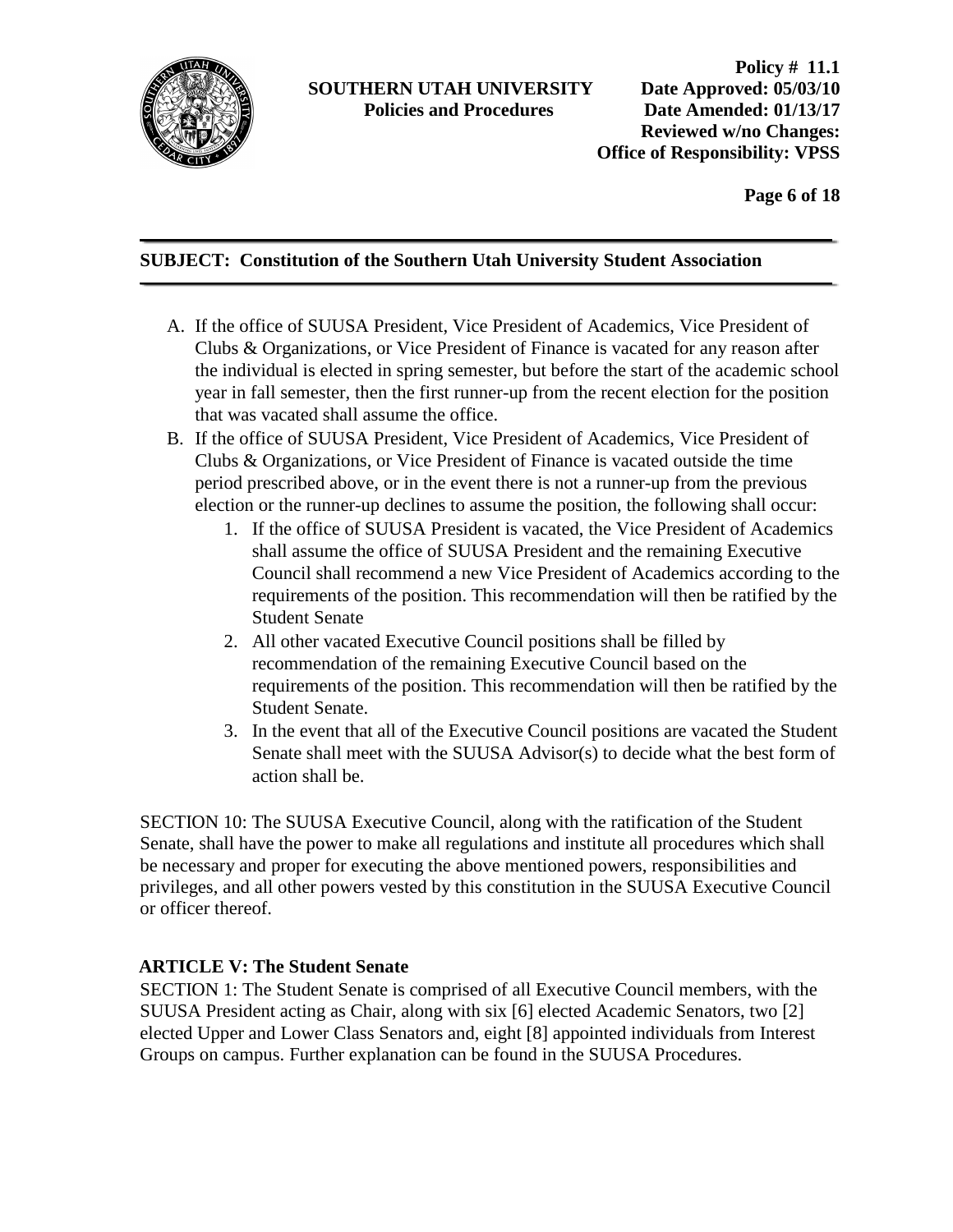

**Page 7 of 18**

# **SUBJECT: Constitution of the Southern Utah University Student Association**

SECTION 2: Academic Senators are popularly elected during the annual SUUSA election. They shall serve on the Student Senate. Each senator shall also serve on one [1] of three [3] Senate Committees as appointed by the Executive Council.

SECTION 3: Class Senators are popularly elected during the annual SUUSA election. There shall be two [2] Class Senators: an Upper Class Senator and a Lower Class Senator. Upper Class Senator or Lower Class, shall be decided by years in college, not by credit count. They shall serve on the Student Senate. Each senator shall also serve on one [1] of three [3] Senate Committees as appointed by the Executive Council.

SECTION 4: Special Interest Representatives shall be appointed by the interest group they represent and ratified by the Executive Council. Each Representative shall also serve on one [1] of three [3] Senate Committees as appointed by the Executive Council.

SECTION 5: The Student Senate shall meet once a week as prescribed by the SUUSA President. All voting must be conducted within this allotted time period.

SECTION 6: The Student Senate are to:

- A. Commit to at least one senate meeting a week as prescribed by the SUUSA President as well as one meeting a week within their appointed Committees;
- B. Vet, review, and discuss all bills sent by the three [3] Committees. Once the review process is over the Student Senate shall vote to ratify or reject the reviewed bill. If a bill does not meet the requisite votes from the Student Senate it is sent back to the Committees for revision.
- C. Approve all implemented policies and procedures for the fair and orderly use of identified student space, equipment, and resources within SUUSA jurisdiction.
- D. Ratify all SUUSA budgets at the beginning of each fall semester for the next academic year.
- E. Approve funding requests from SUUSA student clubs and organizations that are above \$200.
- F. All funding requests from non-registered student groups or individuals must be brought to the Student Senate.
- G. Ratify all appointed Executive Council members in the event of a vacancy.
- H. May be appointed to participate in campus wide committees.

SECTION 7: In order for the Student Senate to have quorum they must have 2/3 of the standing Student Senate present during the scheduled weekly meeting. If the Student Senate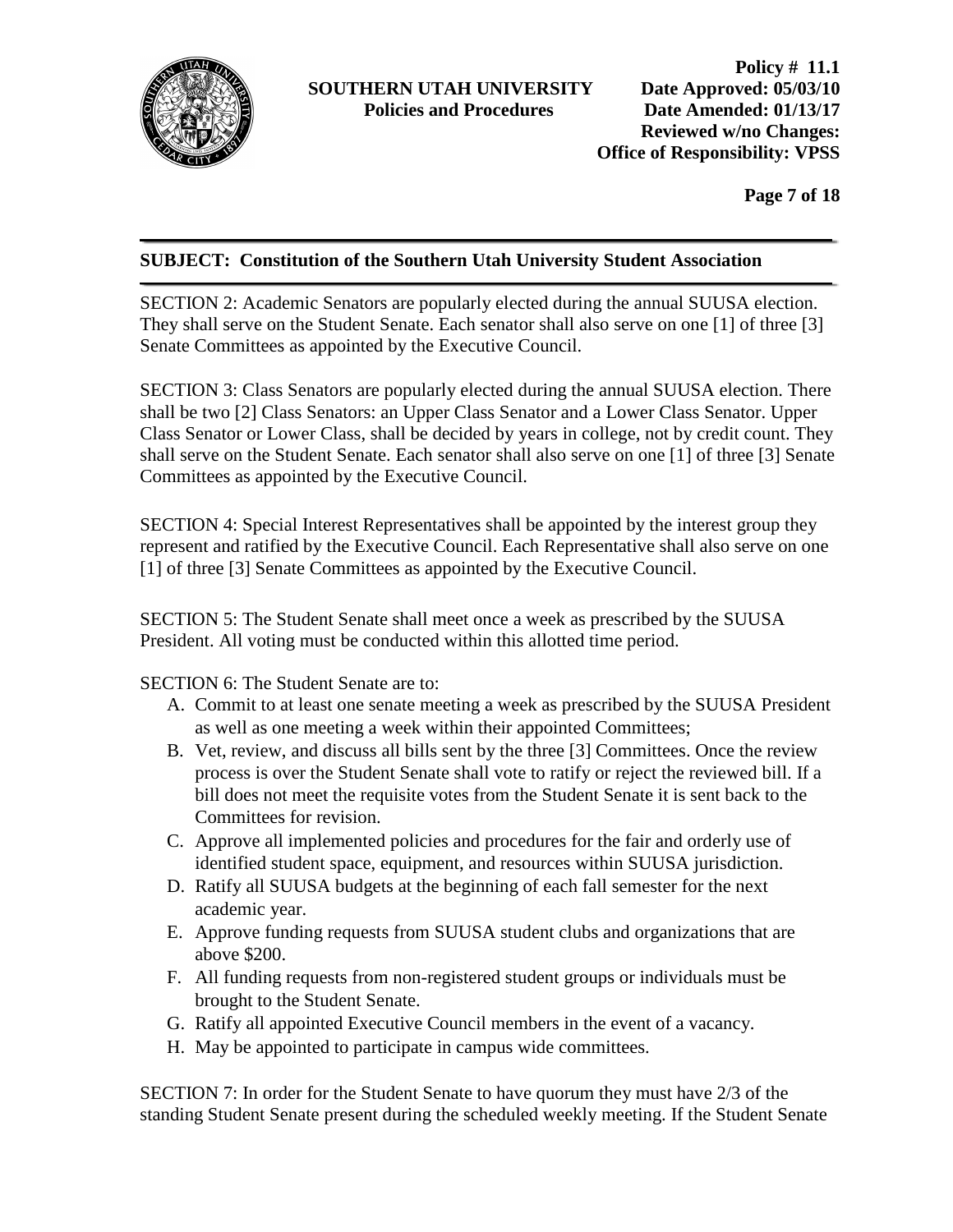

**Page 8 of 18**

#### **SUBJECT: Constitution of the Southern Utah University Student Association**

does not obtain quorum then they will be unable to vote on any bills. In special circumstances, the Student Senate may utilize an online vote/conference to conduct business. Votes for the Student Senate meetings may not be submitted via proxy.

SECTION 8: During the Student Senate meetings each bill will be read by an appointed representative of the committee sponsoring the bill. A bill must have 2/3 majority vote in order to pass. When passed, a bill shall have all the privileges and authority written within its presented format.

SECTION 9: The Chief of Staff will take role during all Student Senate meetings and will notify all organizations and advisors of any absences.

SECTION 10: The SUUSA President can veto any approved bill according to Article X.

#### **ARTICLE VI: Student Interest Representatives**

SECTION 1: The Student Interest Representatives are comprised of eight [8] students appointed from designated Student Organizations to be a member of the Student Senate for the academic year. Each representative will be a voting member of the Student Senate.

SECTION 2: The Executive Council will select the designated Student Organizations and number of representatives. The selected Student Organization shall then choose a representative(s). All representatives must be ratified by the elected Student Senators.

SECTION 3: If a Student Interest Representative is absent for more than three [3] Student Senate meetings the Student Senate will then review the status of the Student Organization's membership.

SECTION 4: If a Student Organization wants to change their representative they must go through the ratification process as prescribed in the SUUSA procedures.

#### **ARTICLE VII: Student Senate Committees**

SECTION 1: There are three [3] Student Senate Committees: Student Life Enhancement, Clubs and Organizations, and Budget and Finance. Each Committee is comprised of members of the Student Senate. Senators will be assigned by the Executive Council.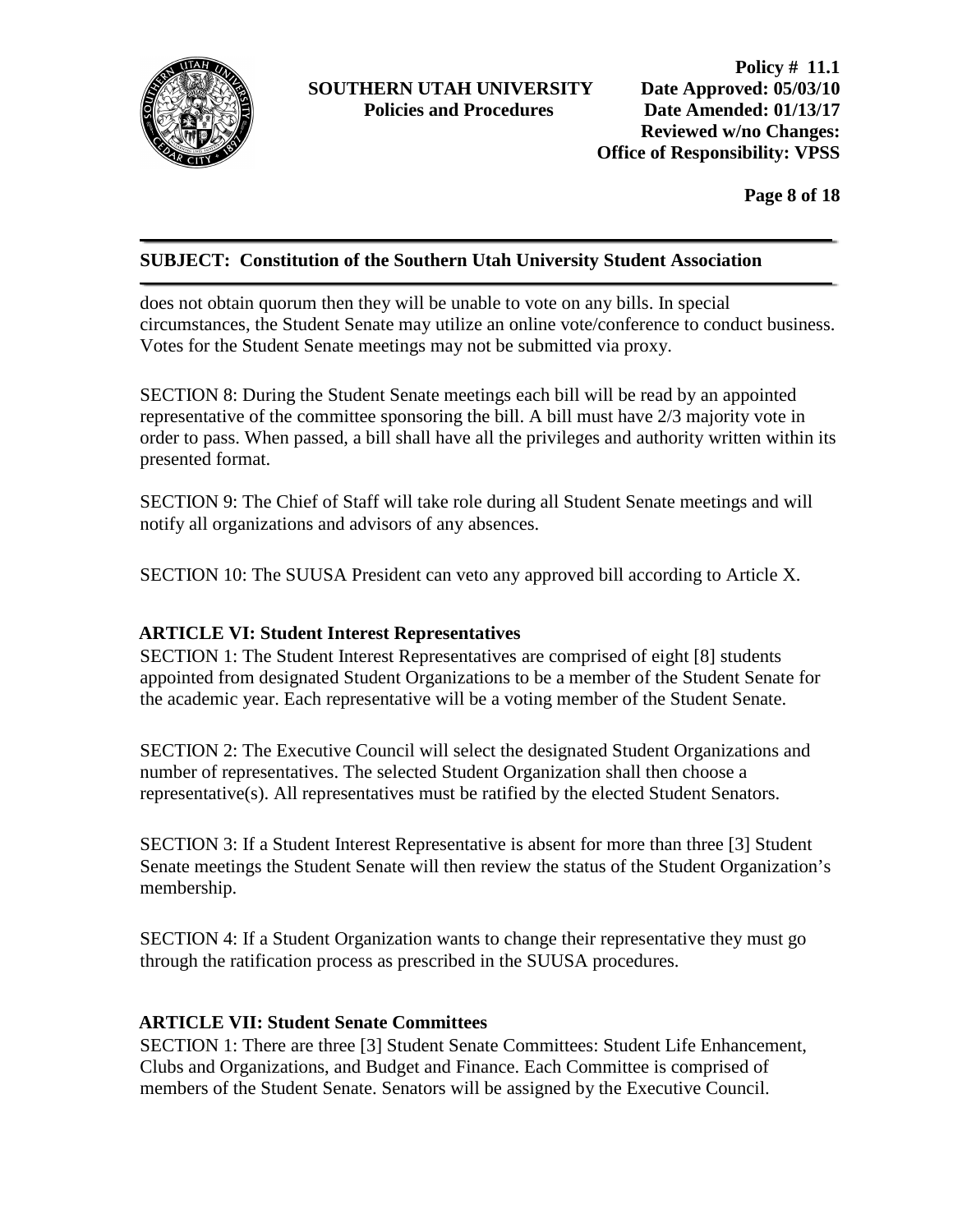

**Page 9 of 18**

# **SUBJECT: Constitution of the Southern Utah University Student Association**

SECTION 2: The duties of the Committees will be to compose, vet, and review any bills or recommendations before presenting them to the Student Senate. If a bill does not meet the minimum standards written within the SUUSA procedures then a Committee can reject the bill.

- A. The Student Life Enhancement Committee will be chaired by the Vice President of Academics. The major duties of this committee will be:
	- 1. Propose, implement, and monitor special projects.
	- 2. Address the social and academic needs of all SUU students.
	- 3. Create and maintain opportunities to receive feedback from the student body.
	- 4. Work together with any other committee or ad hoc-committee to enhance student life at SUU.
- B. The Clubs & Organizations Committee will be chaired by the Vice President of Clubs & Organizations. The major duties of this committee will be:
	- 1. Organize trainings for all SUUSA clubs.
	- 2. Organize, approve, and regulate all registered Student Clubs and Organizations.
	- 3. Host regular Inter Club Council (ICC) meetings during fall and spring semester.
	- 4. Develop and maintain student co-curricular transcripts.
	- 5. Coordinate semi-annual club fairs.
	- 6. Work together with any other committee or ad hoc-committee to support clubs and organizations at SUU.
- The Budget and Finance Committee will be chaired by the Vice President of Finance. The Budget and Finance Committee shall utilize controllers in an ex-officio (a nonvoting member) capacity. The major duties of this committee will be:
	- A. Review and monitor all funding requests and make recommendations to the Student Senate.
	- B. Approve or deny any funding requests under \$200.
	- C. Monitor all SUUSA budgets and accounts.
	- D. Work together with any other committee or ad hoc-committee to support SUUSA.

# **ARTICLE VIII: The Administrative Committee**

SECTION 1: The Administrative Committee consists of a Chief of Staff and four [4] Directors.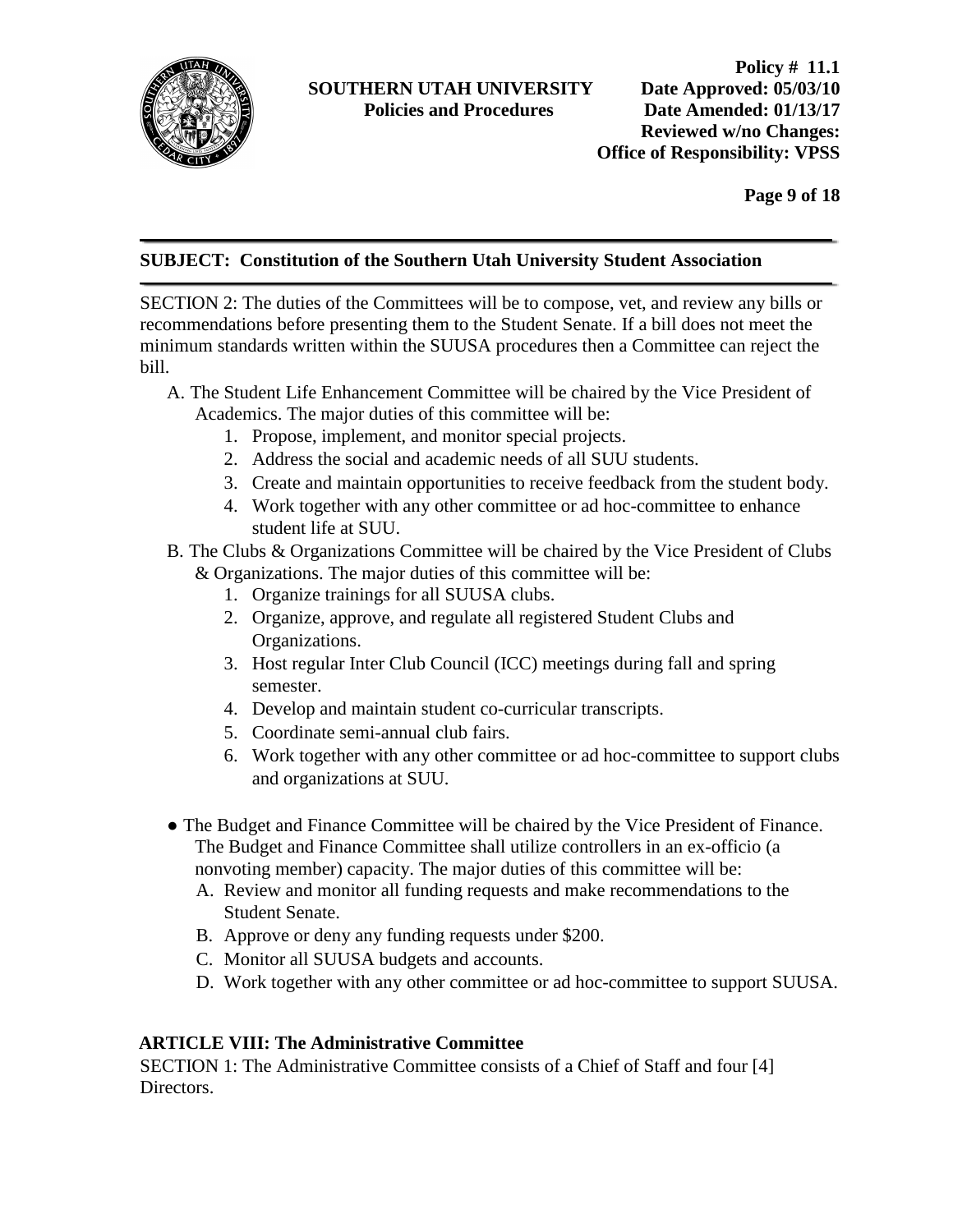

**Page 10 of 18**

#### **SUBJECT: Constitution of the Southern Utah University Student Association**

SECTION 2: A member of SUUSA may be eligible for appointment to the Administrative Committee if he/she satisfies the eligibility requirements enumerated in Article I and Article II Section 2. If they are appointed they must forfeit their current role within SUUSA.

SECTION 3: The SUUSA Executive Council will appoint The Chief of Staff and four [4] Directors through an interview process. This appointment will be ratified by the Student Senate. Upon accepting an appointment to the Administrative Committee the student must agree to waive his/her right to participate in meetings that could potentially conflict with his/her duties as a committee member.

SECTION 4: The term of a Chief of Staff and his/her Directors on the Administrative Committee shall be a term of one [1] academic year.

SECTION 5: The Administrative Committee shall have the jurisdiction and authority to hear and decide all grievances filed against any officer or governing body of SUUSA, and shall have the authority to review the SUUSA Constitution, all SUUSA policies regardless of which body has implemented them including all governing body bylaws and rules of order.

SECTION 6: The Administrative Committee shall:

- A. Hear and decide duly filed grievances against appointed and elected officers of SUUSA Student Government ;
- B. Hear and decide duly filed grievances against student clubs and organizations;
- C. Hear and decide violations of the election bylaws;
- D. Certify and publish election results;
- E. Other responsibilities as outlined in the SUUSA Governance Bylaws;
- F. Periodically review the SUUSA Constitution, governing body bylaws, and all policies and procedures to ensure they are consistent with each other and this Constitution; G. Serve as student representatives on the University Appeals Board ; and SECTION 7: The Chief of Staff of the Administrative Committee shall:
- A. Act as Parliamentarian at all Student Senate meetings.
- B. Attend all Executive Council meetings.
- C. Preside over the Administrative Committee during their regular meetings, and during the review and hearing process unless he/she is the subject of review or has had a grievance filed against him or her;
- D. Act as the spokesperson for the Administrative Committee; and
- E. Preside over the impeachment and/or removal of any elected or appointed officials unless he/she is the individual being impeached and removed.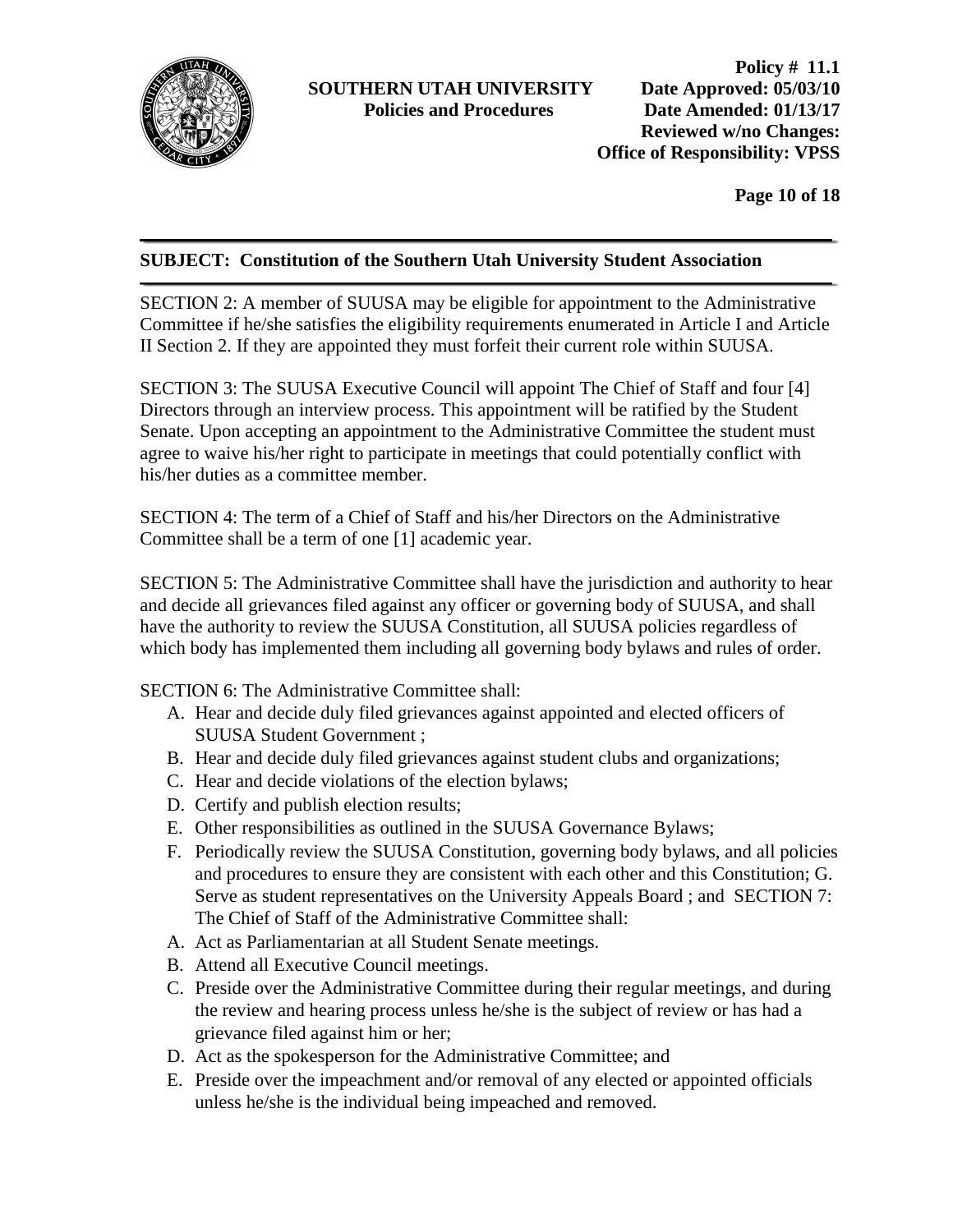

**Page 11 of 18**

#### **SUBJECT: Constitution of the Southern Utah University Student Association**

SECTION 8: In the event that the Chief of Staff or a Director decides to run for an elected office within SUUSA Student Government, he/she must resign their position on the Administrative Committee before seeking another office.

SECTION 9: In the event that a member of the Administrative Council leaves or is removed from their position, the Executive Council shall appoint a new member. This new member will be ratified by the Student Senate.

# **ARTICLE IX: Student Government Advisors**

SECTION 1: Student Government Advisors are determined by the Vice President of Student Affairs.

SECTION 2: The Student Government Advisors shall:

- A. Be present at all meetings of the Student Senate as well as any meeting of which his/her presence is requested;
- B. Work with Academic Affairs, assuring proper student representation on all Academic Committees;
- C. Act as consultant to the Student Government.

SECTION 3: If an Advisor is unable to attend a required meeting they may select a designee from the Student Affairs Division to represent them during their absence.

SECTION 4: The Student Government Advisors do not have a vote on the Student Senate or Committee meetings, but may provide advice and voice concerns or opinions.

SECTION 5: The Student Government Advisor may consider vetoing a bill/decision if:

- A. It is not aligned with the SUUSA or University mission and vision:
- B. Infringes upon, or harms student rights;
- C. It is not designated use of the SUUSA student fee.

Any veto made by the student government advisor must be followed by a formal letter of explanation as to why the bill/decision was vetoed. This must be submitted in writing to SUUSA within 24 hours. Vetoes made by the Student Government Advisor can be appealed by any member of the SUUSA Student Government.

The appeal must be brought to the Vice President of Student Affairs. Upon receipt of the appeal request, the Vice President of Student Affairs must:

- A. Review a letter of appeal written by  $a(n)$  SUUSA member(s).
- B. Review advisor's letter of explanation for veto.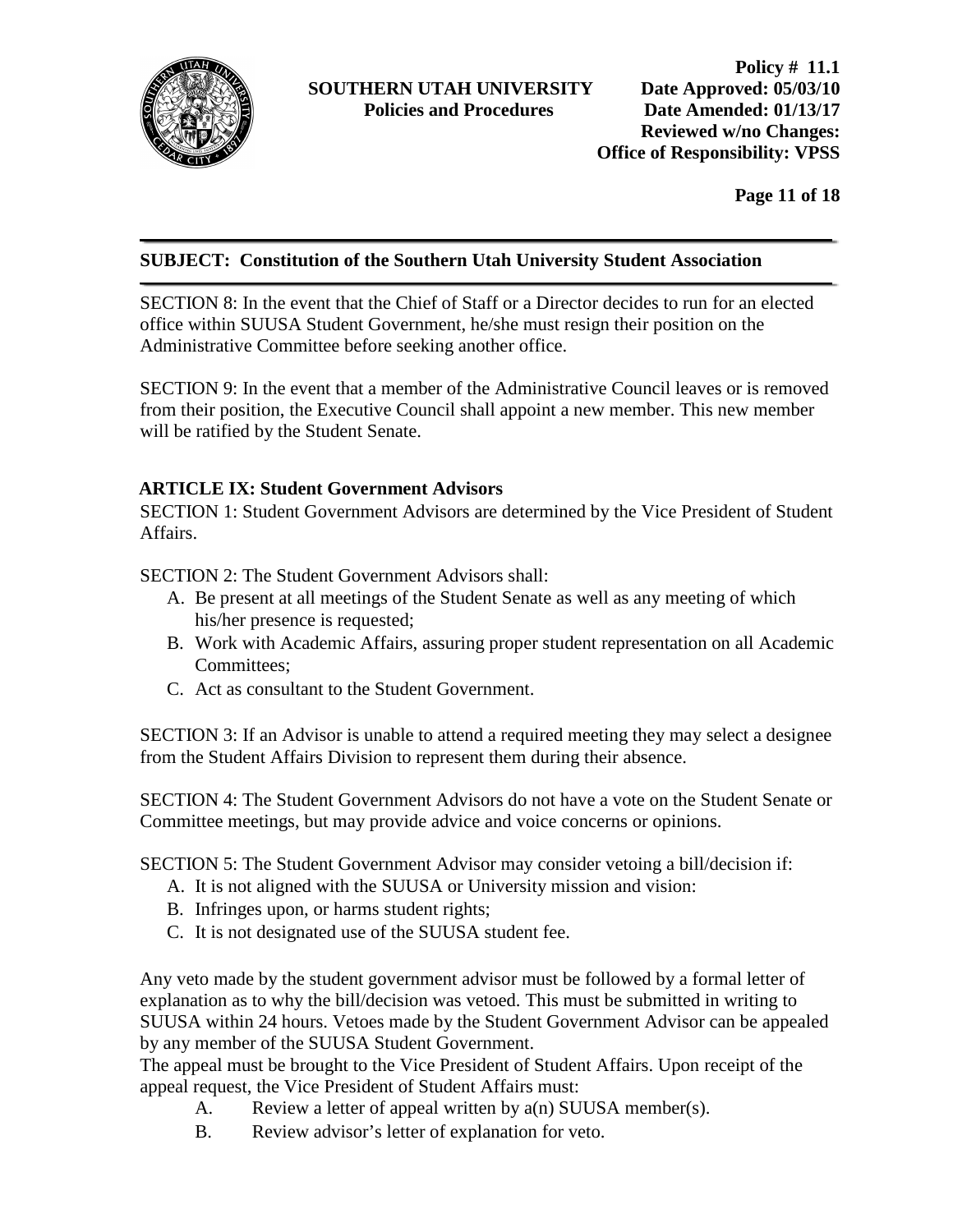

**Page 12 of 18**

# **SUBJECT: Constitution of the Southern Utah University Student Association**

C. Offer an opportunity for an open forum to hear further concerns (advisors cannot attend). SECTION 6: The Student Government Advisors may be reviewed at the end of the academic year by the Student Senate. A report must be provided to the Vice President of Student Affairs for his/her consideration.

# **ARTICLE X: Presidential vetoes and veto override**

SECTION 1: Any SUUSA bill, resolution, budget and funding proposal or policy passed by a majority of the Student Senate shall take effect when it is signed by the SUUSA President.

SECTION 2: The SUUSA President has the authority to veto any bill, resolution, budget and funding proposal, or policy passed by the SUUSA Student Senate. A vetoed measure must be returned to the Student Senate accompanied by the reasons for vetoing the measure and any recommendations the SUUSA President may have for improving the measure. Reasons and recommendations must be shared in a written memorandum.

SECTION 3: The SUUSA Student Senate may override a Presidential veto on any bill, resolution, funding proposal, or policy by passing the exact same measure with a threefourths [3/4] vote. With an affirmative override vote, the measure will take effect.

- A. Vetoed measures cannot be amended and then passed by three-fourths [3/4] vote. An override can only be applied to a measure that remains unchanged.
- B. When necessary, Presidential recommendations should be used by the SUUSA Student Senate to create a new bill, resolution, funding proposal, or policy that complies with recommendations provided.

SECTION 4: Should the SUUSA President fail to sign or veto a bill, resolution, funding proposal, or policy within three [3] school days of receipt, the measure will automatically become effective on the next day.

# **ARTICLE XI: Impeachment and Removal**

SECTION 1: An officer of SUUSA Student Government may be impeached for:

- A. A violation of this Constitution, any SUU policy, handbook, code of conduct or municipal, state and federal law;
- B. A violation of the Election Bylaws or other applicable bylaws; or
- C. Failure to satisfy the duties and responsibilities of one's office as specified by this Constitution.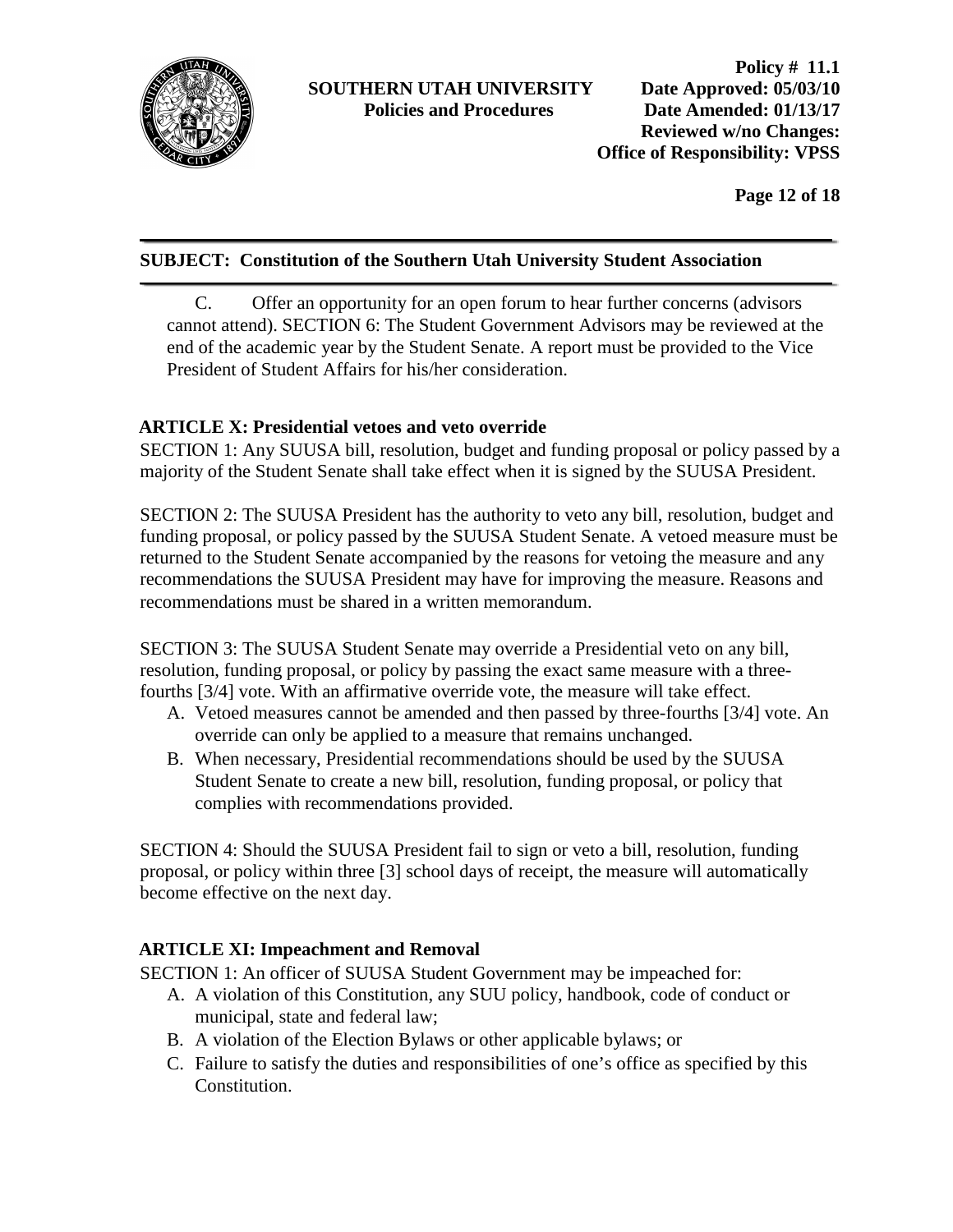

**Page 13 of 18**

#### **SUBJECT: Constitution of the Southern Utah University Student Association**

SECTION 2: The impeachment process is comprised of the following steps:

- A. Petition to impeach
	- 1. A member of SUUSA may initiate the impeachment process by filing a petition with 100 printed names with signatures and corresponding T-numbers filed with a member of the Administrative Committee. The petitioner must also specifically state the alleged violation of policy so a student signing the petition can make an informed decision as to whether he/she wants to sign.
	- 2. The petition must be verified by the Administrative Committee with the assistance of the SUUSA advisor no later than one week after it was received by a member of the Committee.
- B. Formation of an Impeachment Committee
	- 1. If the petition is verified as complete and legitimate, the Chief of Staff shall form an impeachment Committee within three [3] school days of verifying the petition.

The Committee shall consist of:

- The Chief of Staff;
- The three [3] current members of the Executive Council;
- Three [3] SUUSA Senators;
- Three [3] SUUSA Special Interest Representatives; Two [2] Directors from the Administrative Committee and; ● Two [2] SUU students selected at large.
- SUUSA Advisor
- 2. There must be a majority of 2/3 membership present in an Impeachment Committee meeting in order to conduct official business.
- 3. The Chief of Staff shall choose the Senators, Representatives, Directors, and at large students in an effort to appoint an unbiased committee.
- 4. No one being considered for impeachment may be a member of the Impeachment Committee.
- 5. The Chief of Staff shall serve as the chair and spokesperson of the Impeachment

Committee and shall only be able to vote in the event the Impeachment Committee is evenly divided. In the event that the Chief of Staff is absent, the SUUSA President shall appoint an interim Chief of Staff for purposes of these proceedings.

6. In the event the Chief of Staff is being considered for impeachment, the Director of Student Involvement and Leadership shall select an impartial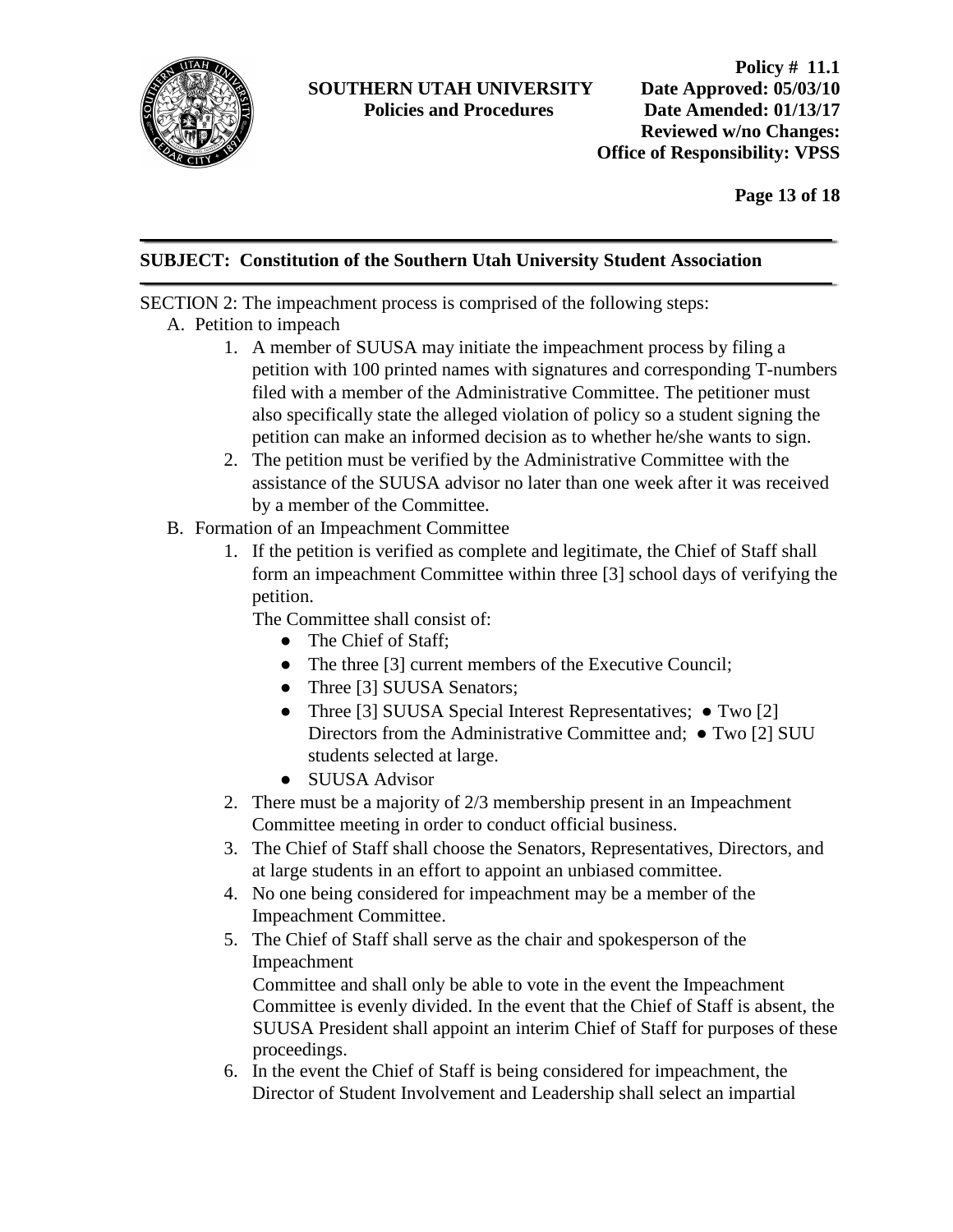

**Page 14 of 18**

# **SUBJECT: Constitution of the Southern Utah University Student Association**

officer of SUUSA to serve as the Chair and spokesperson for the impeachment committee.

- C. Review and Evaluation of the Allegation
	- 1. The impeachment committee shall undertake deliberations on the validity and merit of the allegations, and should thoroughly review and evaluate all the available evidence.
	- 2. At the Conclusion of the deliberation, the Chief of Staff shall conduct a secret ballot vote of the impeachment committee. If the majority of impeachment committee members find merit in the allegation, then the officer shall be impeached.
	- 3. The review and evaluation of the allegation shall take no longer than 10 school days commencing from the time the impeachment committee is formed. Official notice of the impeachment committee's decision shall be given in writing to the accused officer and the Vice President of Academics within 48 hours of the decision, and the notice shall initiate the removal process.

#### SECTION 3: The removal process is comprised of the following steps:

#### A. Student Senate Hearing

- 1. Upon the Vice President of Academics receiving official notice of the Impeachment Committee's decision, he/she will schedule a special session of the Student Senate to hold a hearing to determine removal of the impeached office. This special session will be scheduled so as to provide the impeached officer with at least five [5] school days to prepare for the hearing, and must occur during a week when classes are in session. Written notice of the date and time of the special session will be given to the impeached officer once the special session is scheduled.
- 2. The special session will provide the impeached officer the opportunity to hear the evidence and arguments being presented against him/her, and also to present evidence in his/her favor.
- 3. The impeached officer may have an advisor help prepare and attend the hearing with him/her. An advisor may not speak or directly advocate for the accused officer during the hearing so as to prevent undue influence being exerted by a person in an authoritative role.
- 4. The Vice President of Academics shall preside over the hearing unless he/she is the impeached officer for whom the session has been called. In the event the Vice President of Academics has been impeached, the President Pro Tempore shall preside over the meeting.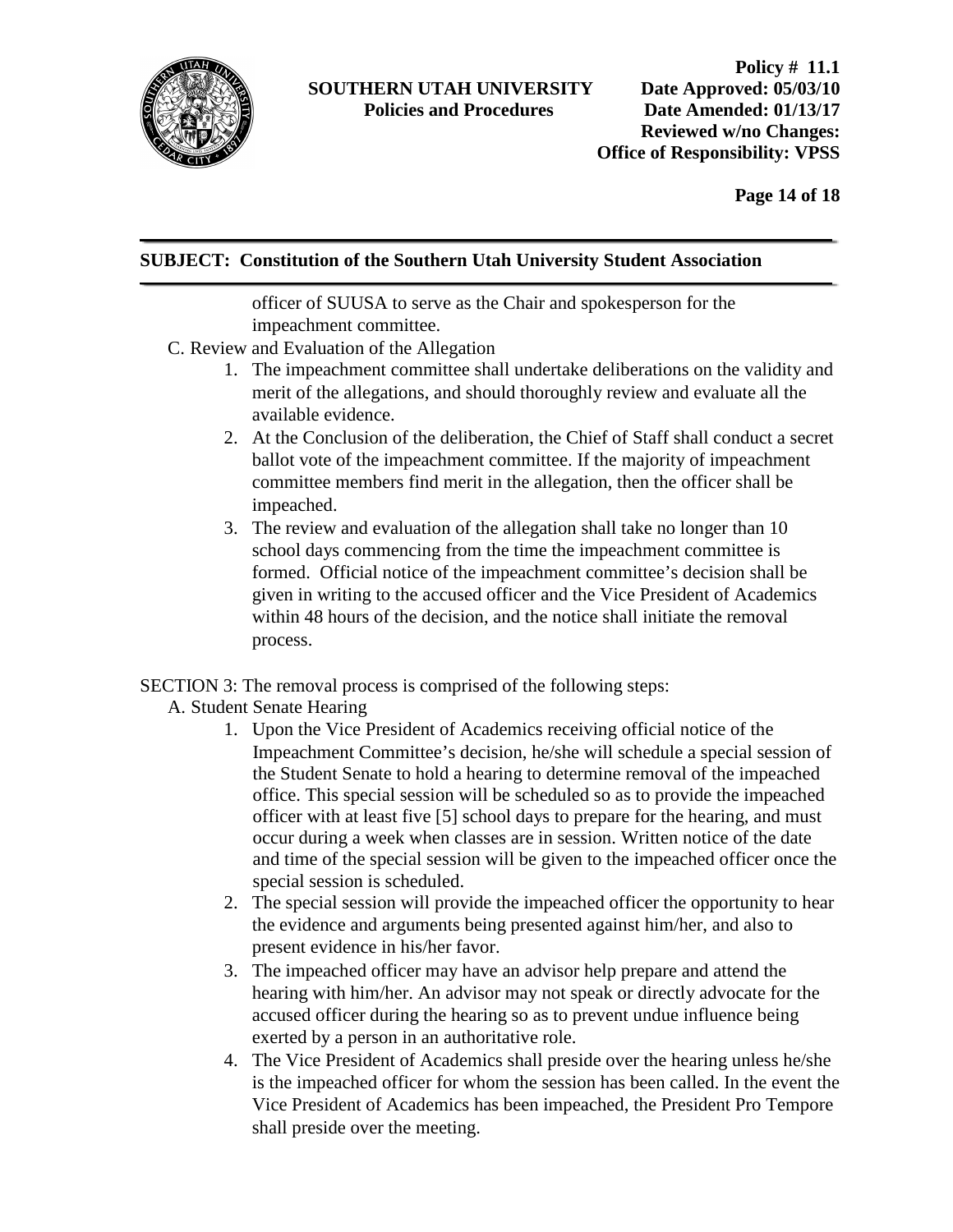

**Page 15 of 18**

# **SUBJECT: Constitution of the Southern Utah University Student Association**

- 5. A quorum of the SUUSA Student Senate must be in attendance at the special session in order for the hearing to commence. At least one [1] SUU administrator involved with Student Affairs shall be present at the hearing.
- 6. This special session of the Student Senate shall not be open to the public.
- 7. The session shall proceed according to the following format:
	- Once the session is called to order by the presiding officer, the administrative assistant to the Academic Vice President shall read the allegation from the petition to impeach and also read the decision of the impeachment committee.
	- The impeached officer shall be allotted a reasonable amount of time to present any evidence, argument, or witness to the Student Senate. Senators will have an opportunity to ask any questions following the impeached officer's presentation.
	- Following the questions, the impeached officer will be allowed to provide a summation and any closing remarks he/she feels will be helpful to the Student Senate prior to its deliberations.
	- Following the impeached officers summation, he/she will be required to leave the hearing so the Student Senate can debate the merits of the accusation and determine the appropriate outcome. The debate shall alternate between proponent and opponent speeches and will be governed by the Student Senate's adopted rules of order.
	- After the debate, the presiding officer shall put the question of removal to the Student Senate and conduct a vote.
	- All votes will be collected and the presiding officer will announce the result of the vote. Only a vote of three-fourths [3/4] of the votes cast in the Student Senate hearing will result in the removal of the impeached officer.
- 8. All proceedings of the Student Senate's removal hearings are confidential. Only the Student Senate's decision will be made public. B. Official Notice of the Student Senate's Decision.
- 9. The presiding officer shall draft a letter and provide a copy of the hearing minutes to the impeached officer regardless of the outcome.

10. When the Student Senate's decision results in removal, the letter shall also include notice of an opportunity to appeal.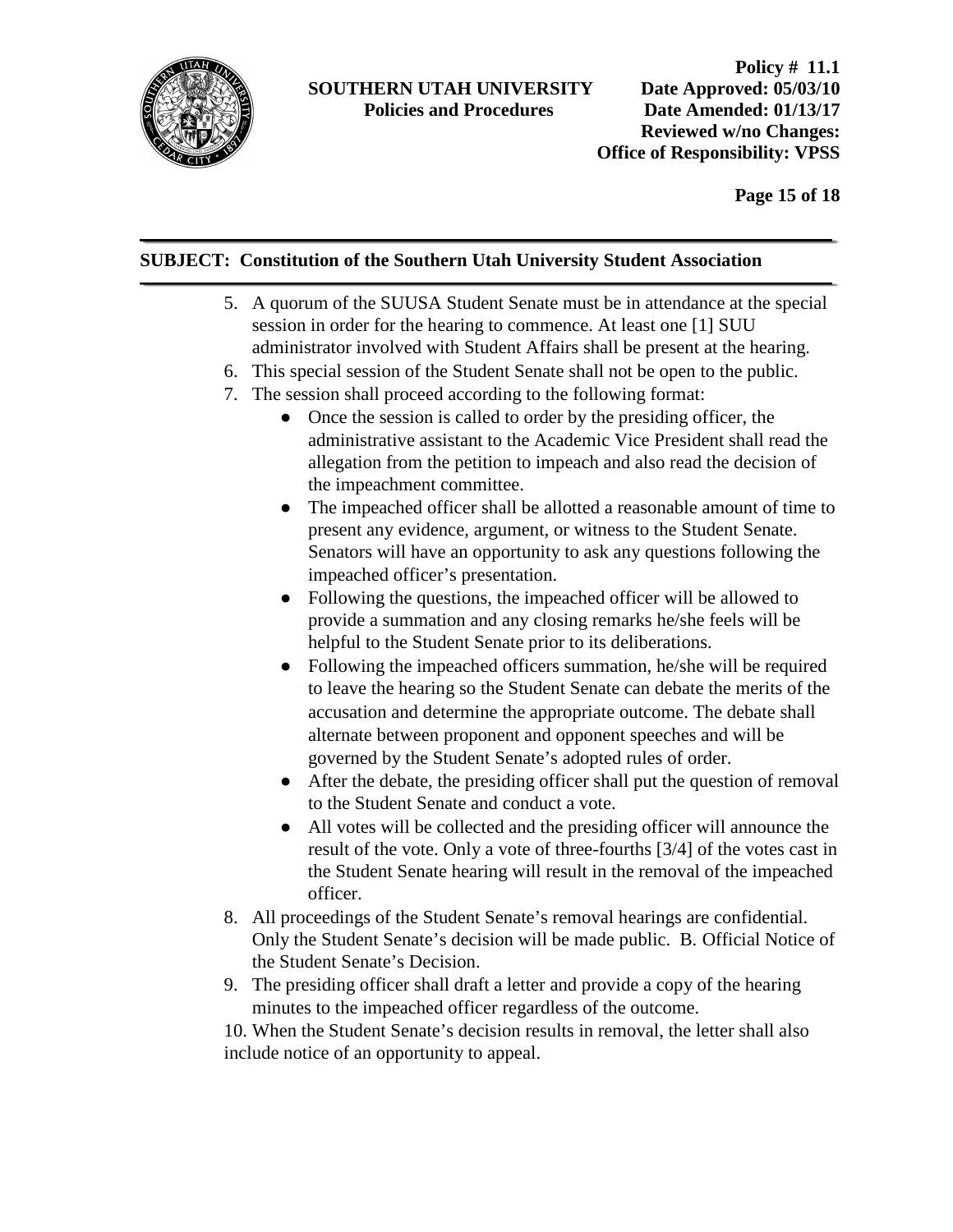

**Page 16 of 18**

#### **SUBJECT: Constitution of the Southern Utah University Student Association**

#### SECTION 4: The Appeal Process

- A. An impeached and removed officer of SUUSA may appeal the Senate's decision to the Dean of Students. Appeals must be filed within one week of the Student Senate's decision.
- B. The impeached and removed officer may only appeal the Student Senate's decision if he/she believes there was a violation of due process and/or h/she has additional evidence that was not available before or during the Student Senate's decision.
- C. An appeal to the Dean of Students shall be the final step. The Dean of Students determination will be final and may either uphold or reject the Student Senate's decision.
- D. In the event the Dean of Students rejects the Student Senate's decision, the impeached officer shall retain his/her office.

SECTION 5: Throughout the impeachment, removal, and appeal process, the accused officer may continue to function in his/her official capacity and receive the benefits of his/her office.

SECTION 6: Once a decision to remove has been confirmed at all levels, the impeached and removed officer shall have all benefits of his/her office revoked.

SECTION 7: The Executive Council, by a two-thirds [2/3] vote, may release appointed officials from their positions and revoke all associated benefits without the impeachment and removal process. The only exception shall be the Directors of the Administration Committee who must be impeached and removed.

#### **ARTICLE XII: Constitutional Amendments**

SECTION 1: Amendments to this Constitution shall be considered by the Constitutional Amendment Committee [CAC] composed of the following individuals:

- A. The Vice President of Academics [Chairperson and Spokesperson];
- B. The Vice President of Clubs
- C. Three [3] Senators appointed by the Vice President of Academics
- D. Three [3] Directors appointed by the Vice President of Clubs
- E. One [1] Director from the Student Programming Board appointed by the President of Student Programming Board;
- F. Two [2] members of the SUUSA Presidential Cabinet;
- G. Two [2] students appointed at large by the SUUSA President.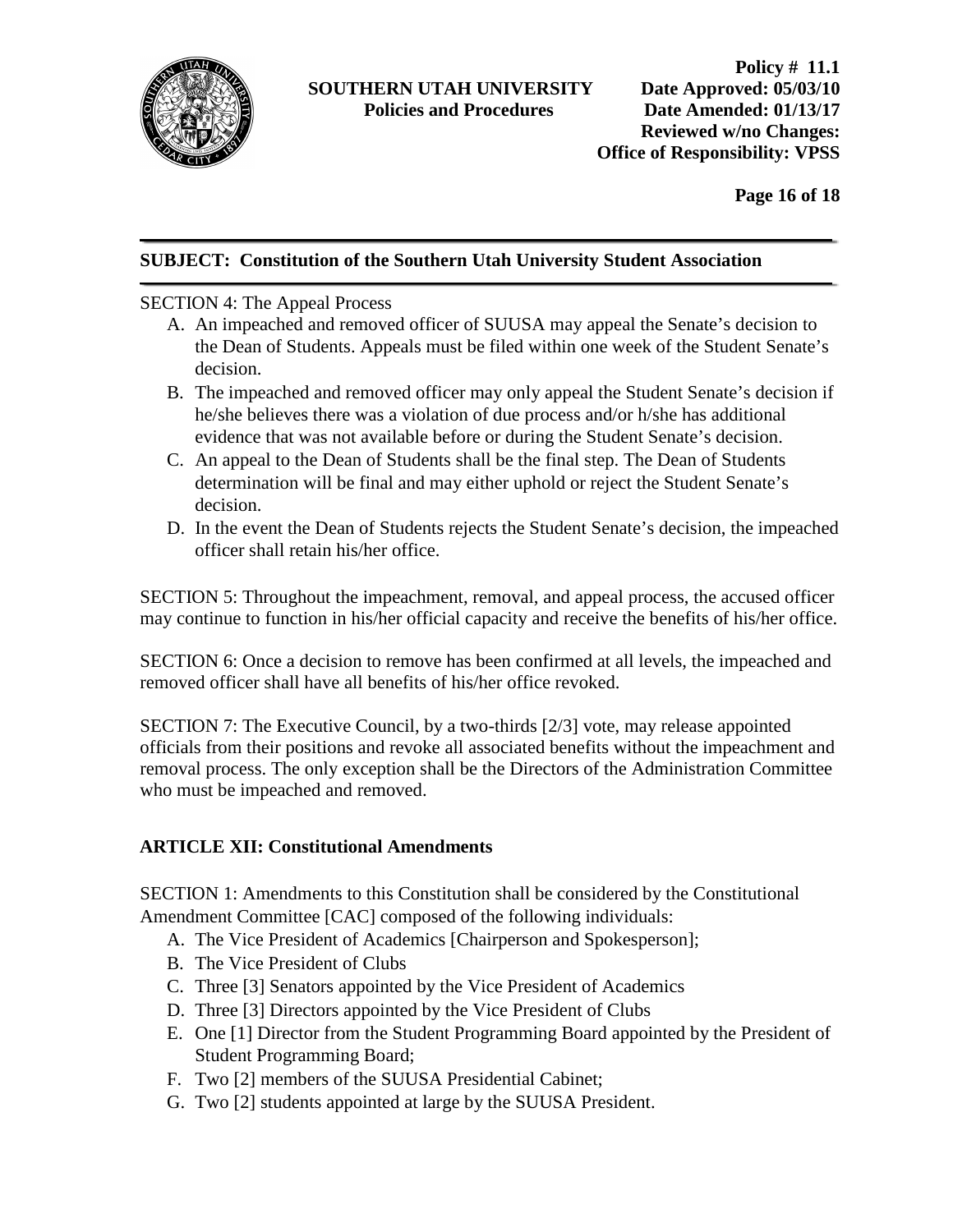

**Page 17 of 18**

#### **SUBJECT: Constitution of the Southern Utah University Student Association**

The majority of the CAC must be present in order to conduct official business. Each member shall have one [1] vote on all items submitted to them.

- SECTION 2: Any member of SUUSA may propose an amendment to this Constitution. A. Proposed amendment(s) not made by the CAC must be accompanied by a petition signed by at least five [5] percent of the total SUUSA membership. B. The petition must include the following information:
	- 1. A written statement clearly defining the change to constitution;
	- 2. A written rational statement explaining the changes to the constitution;
	- 3. Each student's signature, printed name, and T-number for the purpose of verifying the legitimacy of the petition.
	- C. The written/proposed amendment(s) from the CAC shall be forwarded to the SUUSA Student Senate for its consideration.

SECTION 3: If the Student Senate agrees to the amendment(s) as presented to them, it will be forwarded to the President's Council for their consideration. IF the Student Senate does not agree with the amendment(s) as it is presented to them, then the Student senate should (1) commit or refer the amendment(s) back to the CAC or the sponsor of the petition for further revisions with it recommendations noted or (2) postpone the amendment(s) indefinitely. Any revisions to the amendment(s) after being committed back to the CAC should be forwarded to the President's Council to ascertain their agreement.

SECTION 4: Once the CAC, the Student Senate, and the President's Council agree on the amendment(s) the membership of SUUSA shall have the opportunity to approve or disapprove the amendment(s) during the general election or a special election called for the purpose of amending this Constitution. If the amendment(s) fails to garner the support of a majority of the SUUSA membership voting in the election, the amendment(s) is voided and cannot be reintroduced during the same academic year it was placed on the ballot. If the amendment(s) garners the support of a majority of voters voting in the election, the amendment(s) shall be incorporated into this Constitution. On voting is over the newly formed Constitution shall go to the SUU Board of Trustees for its approval. Should the Board of Trustees reject this Constitution as amended it is void and cannot be reintroduced until the next academic year.

#### **ARTICLE XIII: Ratification and Review of the SUUSA Constitution**

SECTION 1: The SUUSA Constitution will be ratified by:

- A. A two-thirds [2/3] vote of the Student Senate;
- B. A majority vote of the SUUSA membership voting in the election;